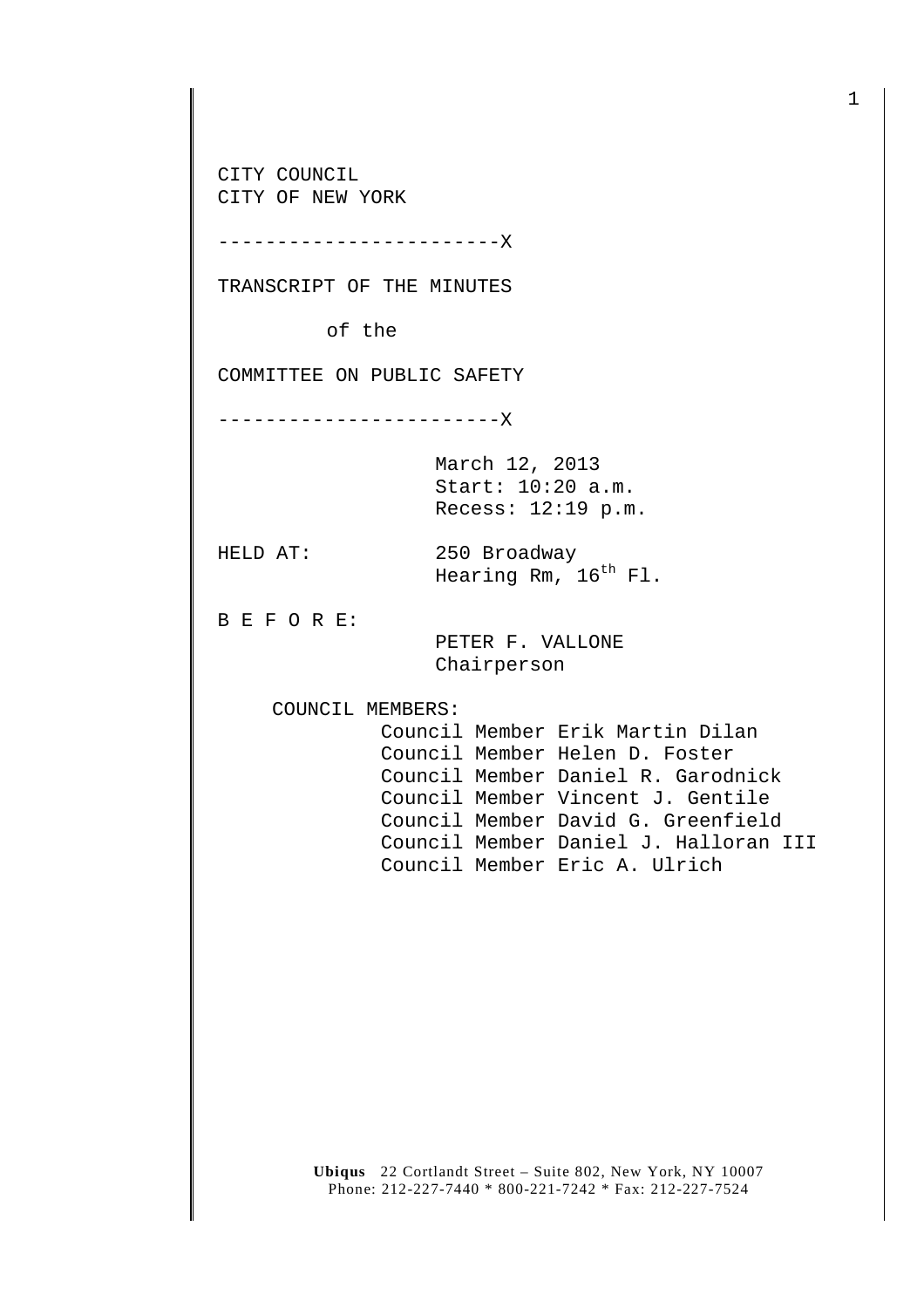A P P E A R A N C E S (CONTINUED)

William Martin Committee Clerk Committee on Public Safety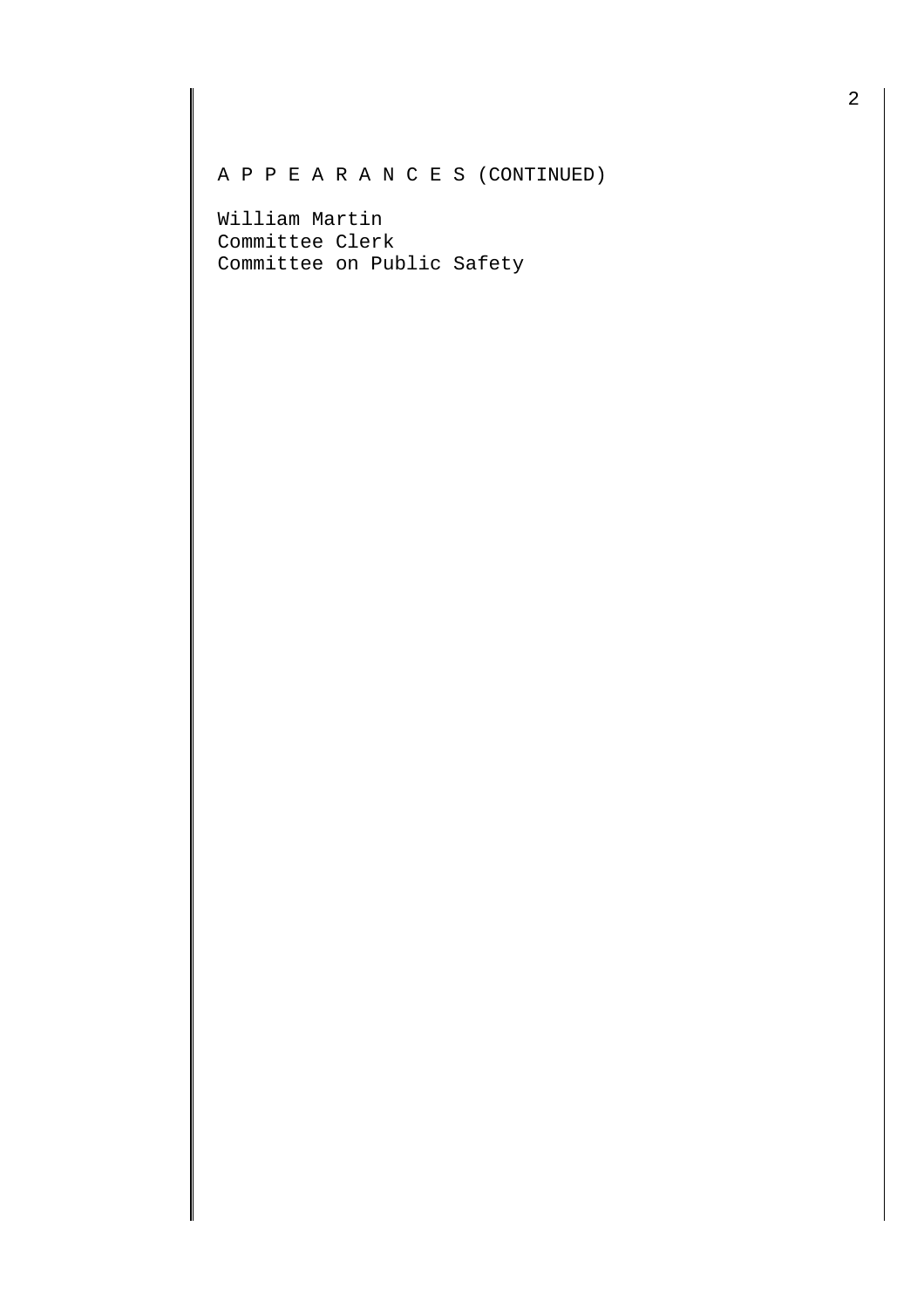| $\mathbf{1}$   | $\mathbf{3}$<br>COMMITTEE ON PUBLIC SAFETY         |  |  |  |  |  |
|----------------|----------------------------------------------------|--|--|--|--|--|
| $\overline{2}$ | CHAIRPERSON VALLONE: Taking a                      |  |  |  |  |  |
| 3              | quick vote of Committee Members. Okay, we've       |  |  |  |  |  |
| 4              | recessed the budget meeting. We're going to open   |  |  |  |  |  |
| 5              | up a, the meeting from, a new meeting to vote on   |  |  |  |  |  |
| 6              | certain intros. So, we're going to go straight to  |  |  |  |  |  |
| 7              | the vote now. As I said, I recommend an aye vote.  |  |  |  |  |  |
| 8              | Billy.                                             |  |  |  |  |  |
| 9              | MR. WILLIAM MARTIN: William                        |  |  |  |  |  |
| 10             | Martin, Committee Clerk, roll call vote, Committee |  |  |  |  |  |
| 11             | on Public Safety, - - introduction, Council Member |  |  |  |  |  |
| 12             | Vallone?                                           |  |  |  |  |  |
| 13             | CHAIRPERSON VALLONE: I vote aye.                   |  |  |  |  |  |
| 14             | MR. MARTIN: Foster?                                |  |  |  |  |  |
| 15             | COUNCIL MEMBER FOSTER: Aye.                        |  |  |  |  |  |
| 16             | MR. MARTIN: Gentile?                               |  |  |  |  |  |
| 17             | COUNCIL MEMBER GENTILE: Aye.                       |  |  |  |  |  |
| 18             | MR. MARTIN: Garodnick?                             |  |  |  |  |  |
| 19             | COUNCIL MEMBER GARODNICK: Aye.                     |  |  |  |  |  |
| 20             | MR. MARTIN: Greenfield?                            |  |  |  |  |  |
| 21             | COUNCIL MEMBER GREENFIELD: Aye.                    |  |  |  |  |  |
| 22             | MR. MARTIN: Halloran?                              |  |  |  |  |  |
| 23             | COUNCIL MEMBER HALLORAN: Aye.                      |  |  |  |  |  |
| 24             | MR. MARTIN: By a vote of six in                    |  |  |  |  |  |
| 25             | the affirmative, zero in the negative, no          |  |  |  |  |  |
|                |                                                    |  |  |  |  |  |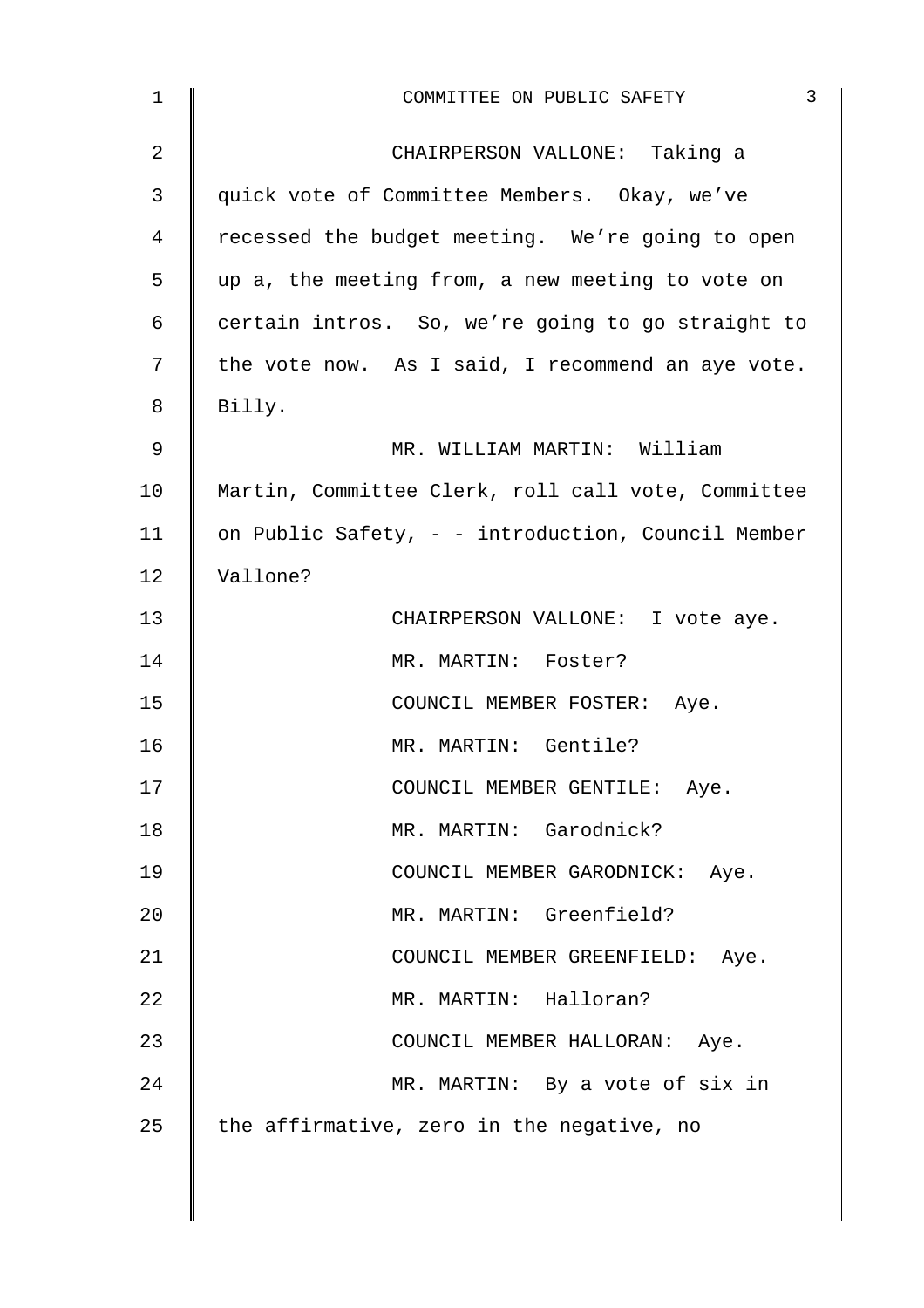| $\mathbf 1$    | 4<br>COMMITTEE ON PUBLIC SAFETY                    |  |  |  |  |
|----------------|----------------------------------------------------|--|--|--|--|
| $\overline{2}$ | abstentions. Item is adopted. Members, please      |  |  |  |  |
| 3              | sign the Committee Report.                         |  |  |  |  |
| 4              | CHAIRPERSON VALLONE: Okay. We are                  |  |  |  |  |
| 5              | going to recess that in case we have to reopen it  |  |  |  |  |
| 6              | for Council Member Ulrich, who is a sponsor of the |  |  |  |  |
| 7              | bill, later on. We're going to recess that         |  |  |  |  |
| 8              | Committee now. [background conversation] Okay,     |  |  |  |  |
| 9              | thank you. We have to do a little bit of           |  |  |  |  |
| 10             | business. We're going to, gavel in, reopen the     |  |  |  |  |
| 11             | hearing regarding increasing penalties on, both    |  |  |  |  |
| 12             | civil penalties we're adding and we're increasing  |  |  |  |  |
| 13             | the criminal finds for certain crimes committed    |  |  |  |  |
| 14             | during a declared emergency and in an evacuation   |  |  |  |  |
| 15             | zone, which will give you guys more tools to use.  |  |  |  |  |
| 16             | We have a lot of information on it that we can     |  |  |  |  |
| 17             | give to you but we voted on it this morning, it    |  |  |  |  |
| 18             | passed unanimously. But we're reopening it now     |  |  |  |  |
| 19             | for Eric Ulrich to vote but is Billy here?         |  |  |  |  |
| 20             | FEMALE VOICE 1: It's okay. You                     |  |  |  |  |
| 21             | just have to take the vote.                        |  |  |  |  |
| 22             | CHAIRPERSON VALLONE: Oh, I'm                       |  |  |  |  |
| 23             | calling on Council Member Eric to vote.            |  |  |  |  |
| 24             | COUNCIL MEMBER ULRICH: Thank you,                  |  |  |  |  |
| 25             | Mr. Chairman. I vote aye.                          |  |  |  |  |
|                |                                                    |  |  |  |  |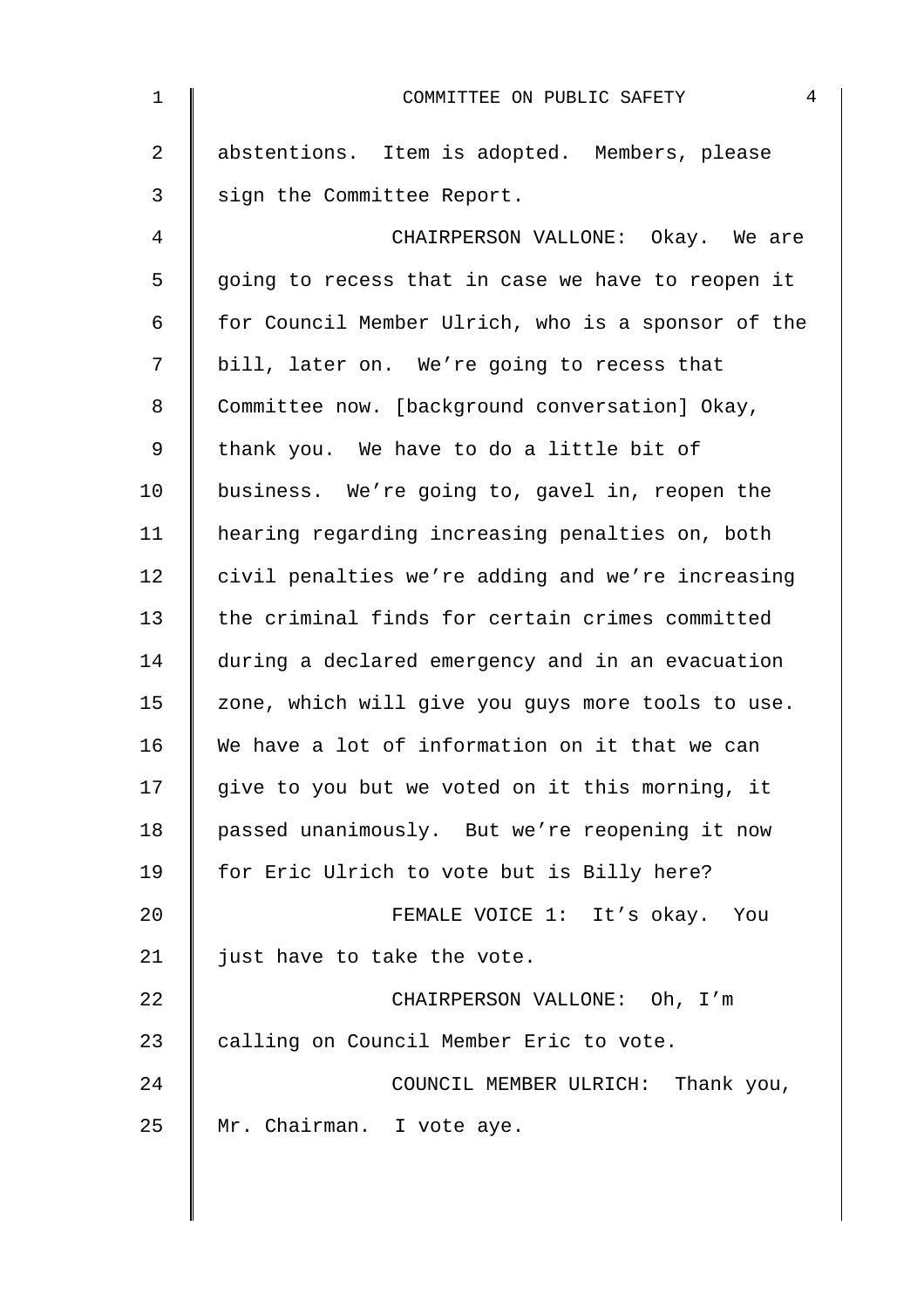| $\ensuremath{\mathbbm{1}}$ | COMMITTEE ON PUBLIC SAFETY     |  |  | $5\phantom{.0}$ |
|----------------------------|--------------------------------|--|--|-----------------|
| $\overline{a}$             | CHAIRPERSON VALLONE: Okay. On, |  |  |                 |
| $\mathfrak{Z}$             | with that we are going to--    |  |  |                 |
|                            |                                |  |  |                 |
|                            |                                |  |  |                 |
|                            |                                |  |  |                 |
|                            |                                |  |  |                 |
|                            |                                |  |  |                 |
|                            |                                |  |  |                 |
|                            |                                |  |  |                 |
|                            |                                |  |  |                 |
|                            |                                |  |  |                 |
|                            |                                |  |  |                 |
|                            |                                |  |  |                 |
|                            |                                |  |  |                 |
|                            |                                |  |  |                 |
|                            |                                |  |  |                 |
|                            |                                |  |  |                 |
|                            |                                |  |  |                 |
|                            |                                |  |  |                 |
|                            |                                |  |  |                 |
|                            |                                |  |  |                 |
|                            |                                |  |  |                 |
|                            |                                |  |  |                 |
|                            |                                |  |  |                 |
|                            |                                |  |  |                 |